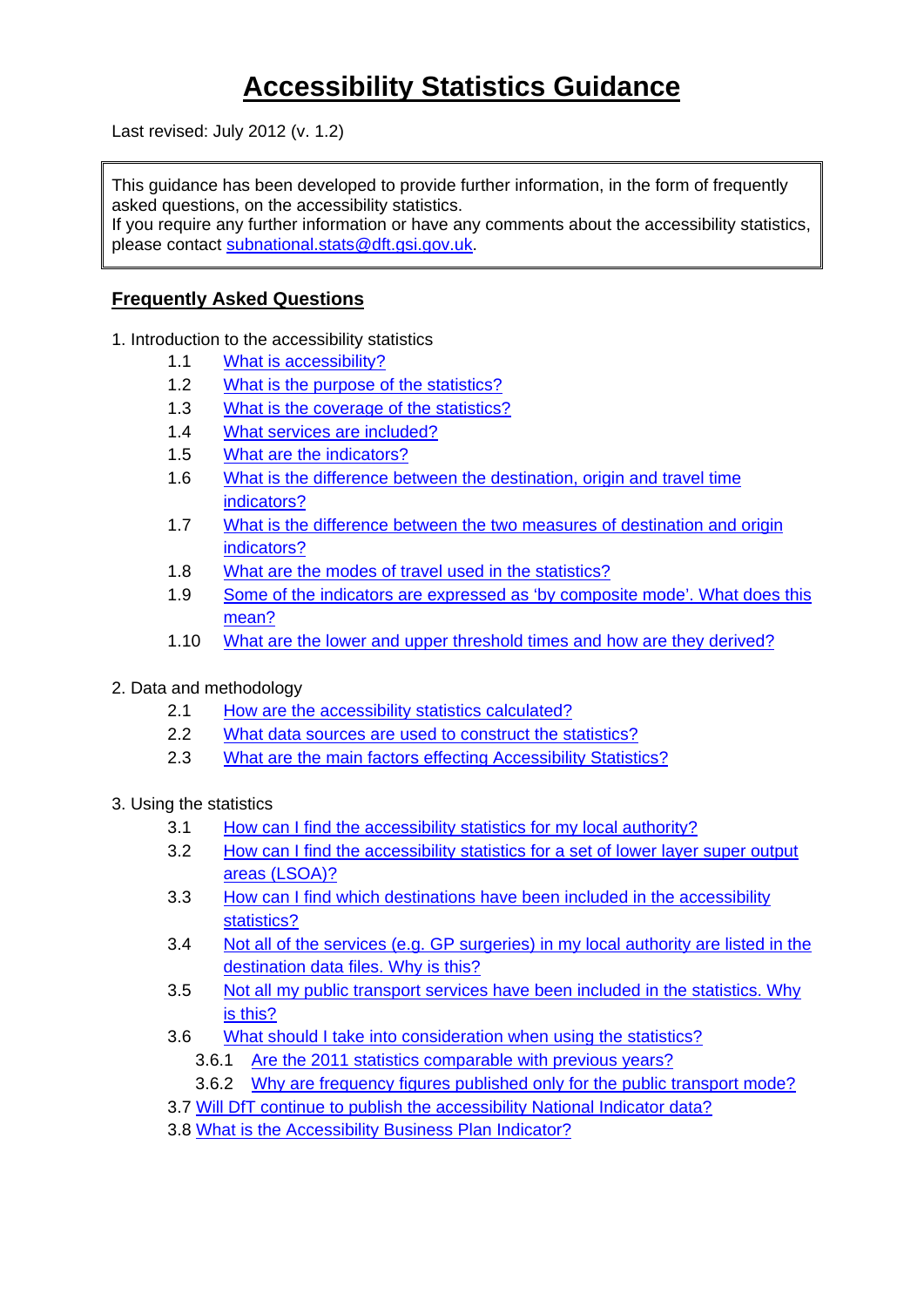## **1. Introduction to the accessibility statistics**

### <span id="page-1-0"></span>**1.1 What is accessibility?**

Accessibility is the extent to which individuals and households can access day to day services, such as employment, education, healthcare, food stores and town centres. Accessibility statistics will reflect both the current transport network and land use planning.

The accessibility statistics provide information on the services available to local communities by public transport/walking, cycling, and car modes.

### <span id="page-1-1"></span>**1.2 What is the purpose of the statistics?**

The accessibility statistics publication is intended to help local authorities develop their evidence base for their accessibility strategies, and to support the DfT accessibility indicator on households with good transport access to key services or work.

The statistics do not necessarily take account of local circumstances, such as residents of rural communities being more willing to travel further for services than in urban areas. The statistics should therefore be used with other evidence, particularly when making comparisons between dissimilar geographical areas.

For further information on the considerations to be taken into account when using the accessibility statistics, see Q3.6 of this guidance.

### <span id="page-1-2"></span>**1.3 What is the coverage of the statistics?**

Accessibility statistics are available for  $2005<sup>1</sup>$  $2005<sup>1</sup>$  $2005<sup>1</sup>$ , and annually since 2007.

The accessibility statistics provide a nationally consistent dataset of the accessibility of services at local authority (LA) and lower super output area (LSOA)<sup>[2](#page-1-4)</sup> level within England $3$ .

Accessibility statistics are also available for Scotland and Wales. The statistics have been calculated for the Index of Multiple Deprivation, and show travel time to a range of services. For more information, see

<http://www.scotland.gov.uk/Publications/2006/10/13142739/0> for the Scottish Index of Multiple Deprivation, and

<http://wales.gov.uk/topics/statistics/theme/wimd/?lang=en> for the Welsh Index of Multiple Deprivation.

<sup>1</sup> 2005 data are available at

<span id="page-1-3"></span>[http://webarchive.nationalarchives.gov.uk/+/http://www.dft.gov.uk/pgr/statistics/datatablespublications/ltp/coreacc](http://webarchive.nationalarchives.gov.uk/+/http://www.dft.gov.uk/pgr/statistics/datatablespublications/ltp/coreaccessindicators2005) <u>[essindicators2005](http://webarchive.nationalarchives.gov.uk/+/http://www.dft.gov.uk/pgr/statistics/datatablespublications/ltp/coreaccessindicators2005)</u><br><sup>[2](http://webarchive.nationalarchives.gov.uk/+/http://www.dft.gov.uk/pgr/statistics/datatablespublications/ltp/coreaccessindicators2005)</sup> Lower layer super output areas (LSOAs) are one of the three layers used for the collection and publication of

<span id="page-1-4"></span>small area statistics, based on aggregations of Output Areas (OAs). LSOAs are built from groups of Output Areas (typically four to six) and have a minimum size of 1,000 residents and 400 households, but average 1,500 residents. There are 32,482 LSOAs in England. For more information, see [http://www.statistics.gov.uk/geography/census\\_geog.asp](http://www.statistics.gov.uk/geography/census_geog.asp).

<span id="page-1-5"></span> $3$  See question 3.1 for information on accessibility indicators in Scotland and Wales.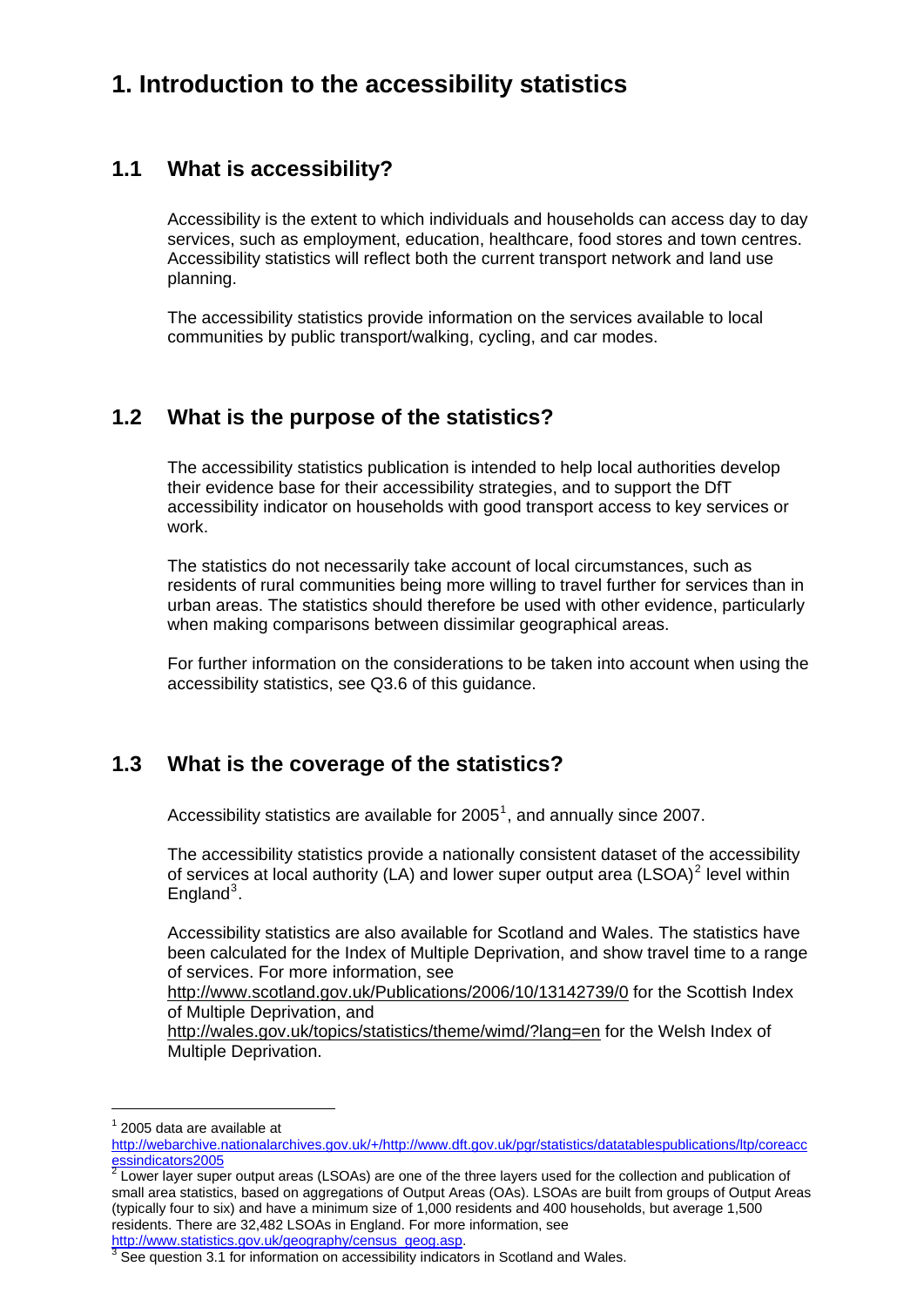### <span id="page-2-0"></span>**1.4 What services are included?**

The accessibility statistics measure access to eight key services. These are:

- Employment centres
- Primary schools
- Secondary schools
- Further Education institutions
- GPs
- **•** Hospitals
- Food stores
- Town Centres<sup>[4](#page-2-2)</sup>

The data sources for each service (other than Town Centres) has changed over time. This means that any change in travel time might be as a result of an increase / decrease of the number of destinations in the dataset; an actual increase / decrease in the number of destinations in England; a change in public transport timetables, road layout, congestion or cycle routes; or a combination of all three.

### **1.5 What are the indicators?**

DfT has published the 2010 indicators for eight services (see Q1.4) for England, regions, local authorities (LA) and lower layer super output areas (LSOA) in England.

There are three different types of indicator; travel time, destination and origin:

| Travel time indicators -<br>- | have been published on the DfT website since 2007<br>look at the average shortest time taken by users to reach<br>the nearest destination<br>for example: the time taken to travel to the nearest<br>employment centre.                 |
|-------------------------------|-----------------------------------------------------------------------------------------------------------------------------------------------------------------------------------------------------------------------------------------|
| Destination indicators -      | have been published on the DfT website since 2005<br>look at the proportion of users that can access a service<br>within a certain time<br>for example: the percentage of 16-74 year olds within 20<br>minutes of an employment centre. |
| Origin indicators             | have been published on the DfT website since 2007<br>look at the number of sites available to users in a particular<br>area<br>for example: the number of jobs located within 20 minutes<br>of an LA.                                   |

### <span id="page-2-1"></span>**1.6 What are the differences between the destination, origin and travel time indicators?**

The travel time indicators measure the time taken for users to reach the nearest service by mode of transport (public transport/walking, cycle and car).

<span id="page-2-2"></span><sup>&</sup>lt;sup>4</sup> Access to town centres has only been published since the 2009 indicators. All other key services have been published since 2005.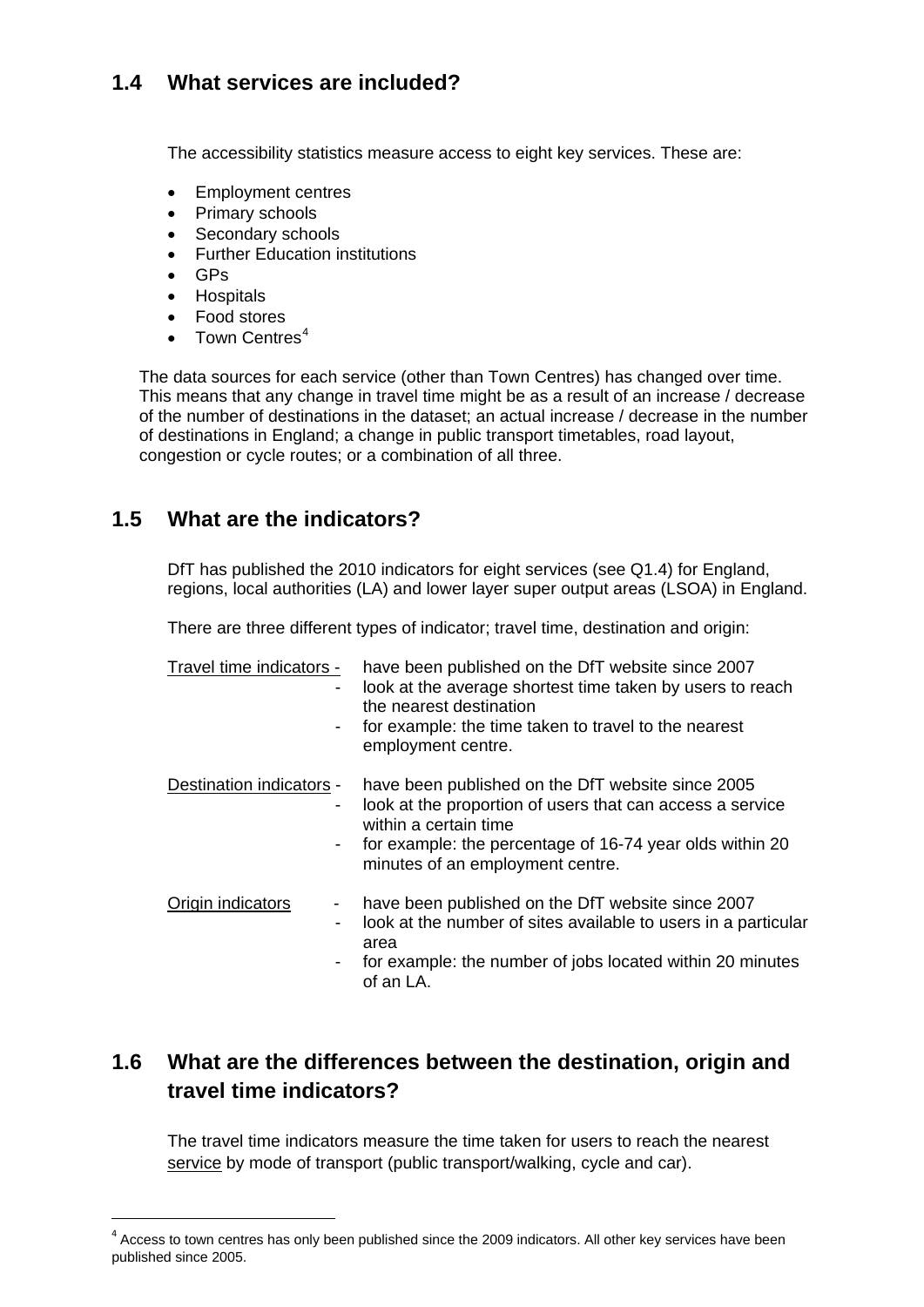The destination indicators look at accessibility to eight destinations or services for a user and for an 'at risk' user within a particular LA or LSOA.

The origin indicators look at the number of services (using the same set of services as in the destination indicators) available<sup>[5](#page-3-1)</sup> to a user within a particular area, for example LA or LSOA<sup>[6](#page-3-2)</sup>.

See below for the definitions for the underlined terms.

Users represents the subset of the resident population relevant for the trip purpose and who would therefore be most likely to use that service. For example, for primary schools, the target population is children aged 5-10 years old.

For each service, except further education, 'at risk' users are also considered which looks at particular social groups at risk of exclusion. For example, for primary schools, the 'at risk' users are children aged 5-10 years old known to be eligible for free school meals.

The services are employment, food stores, health (GPs and hospitals) and education (primary school, secondary school and further education institutions). These are the 7 key services which were identified in the 2003 Social Exclusion Unit report 'Making the Connections'[7](#page-3-3) In the 2009 and 2010 indicators, town centres were also added.

### <span id="page-3-0"></span>**1.7 What is the difference between the two measures of destination and origin indicators?**

For each service, accessibility is measured in two ways for both destination and origin indicators:

• Threshold indicators<sup>[8](#page-3-4)</sup>:

|                          | <b>Definition</b>                                                                             | Example                                                                                                                                    |
|--------------------------|-----------------------------------------------------------------------------------------------|--------------------------------------------------------------------------------------------------------------------------------------------|
| Destination<br>indicator | The proportion of users in a local<br>area who can access a service<br>within set time limits | The percentage of 5-10 year olds<br>who can get to the nearest<br>primary school by public transport<br>or walking in less than 15 minutes |
| Origin<br>indicator      | The number of services<br>accessible within set time limits<br>to users of an area            | The number of primary schools<br>less than 15 minutes away by<br>public transport or walking                                               |

Continuous indicators:

This measure is based on the sensitivity of users to the travel time for each service, i.e. – the longer it takes to get to a particular service, the fewer people will go.

|             | Example                                                                 |
|-------------|-------------------------------------------------------------------------|
| Destination | The number of 5-10 year olds in a specific area weighted by the         |
| indicator   | likelihood of travel given the time taken to get to the nearest primary |
|             | school by public transport or walking                                   |
| Origin      | The number of primary schools accessible by public transport or         |

<span id="page-3-1"></span> $5$  The number of services available within a set time (i.e. – the opportunities available) is expressed as one of a range of numbers. For example, the number of hospitals within 30 minutes by PT/walk will be between 0 and 5, where 5 represents 5 or more accessible hospitals.<br><sup>6</sup> The numbers in the spreadsheets may not be shown as whole numbers. This is because the published LA and

<span id="page-3-2"></span>LSOA level indicators are calculated by producing population-weighted averages of the output area (OA) level data. 7

<span id="page-3-3"></span>Report available on the Accessibility Statistics web page.

<span id="page-3-4"></span> $8$  See 1.10 of this guidance note for more information on the threshold times used.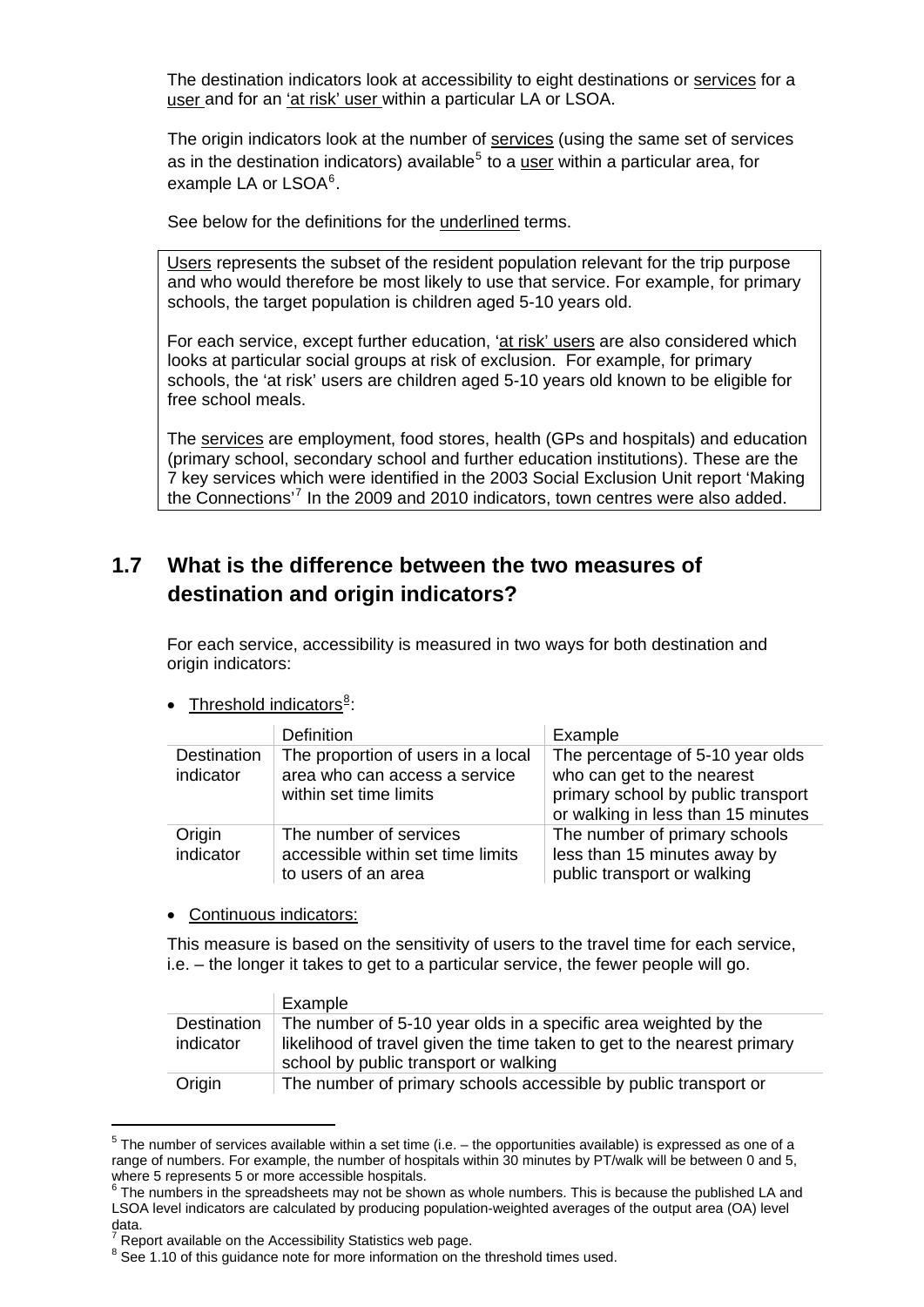indicator walking from a specific area, weighted by the likelihood of travel

Whilst the continuous indicator is conceptually harder to interpret than the threshold indicator, the continuous indicator gives a more complete picture of accessibility as it distinguishes between an area which has a service within a few minutes and one where the target population will have to travel a greater distance. **The continuous indicators are therefore more sensitive to changes in accessibility**.

For more information on how the indicators are calculated, see Q2.1.

### <span id="page-4-0"></span>**1.8 What are the modes of travel used in the statistics?**

The accessibility statistics are constructed using four modes:

- Walking and/or public transport<sup>[9](#page-4-3)</sup>;
- Cycling;
- $\bullet$  Car<sup>[10](#page-4-4)</sup>; and
- A composite mode based on walking, public transport and cycling<sup>[11](#page-4-5)</sup> (this is not calculated for the origin or travel time indicators).

These allow for comparisons to be made between accessibility by different modes.

For more information on the composite mode, see Q1.9 of this guidance note.

### <span id="page-4-1"></span>**1.9 Some of the statistics are expressed as 'by composite mode'. What does this mean?**

The composite mode is produced by using the national mode split to weight the statistics by public transport, cycling and walking.

#### **Method**

<span id="page-4-2"></span>

The public transport / walk time is weighted in a ratio of 31 / 34 and then combined with the cycling time using the ratio of 3 / 34**Error! Bookmark not defined.**. This means that the public transport/walking mode is given a greater weighting than the cycling mode in the composite mode indicator.

 $9$  The public transport mode is made up of: Bus and coach, rail, metro and ferry transport modes.

<span id="page-4-4"></span><span id="page-4-3"></span> $10$  A car mode has been constructed for all users and 'at risk' users, including for the GPs, hospitals and food store services, where the 'at risk' population is households without a car. Since most people travel to these services in cars (either as private individuals or taking lifts from friends), it seems appropriate to include the car travel time which represents how long the door to door journey times are. It also allows the accessibility indicator by public transport to be compared to the car mode.

<span id="page-4-5"></span>A composite mode is not produced for the primary school, GP and hospital services, due to safety issues for these vulnerable road users, i.e. – it may not be safe or advisable for people requiring medical attention to cycle to a GP or hospital.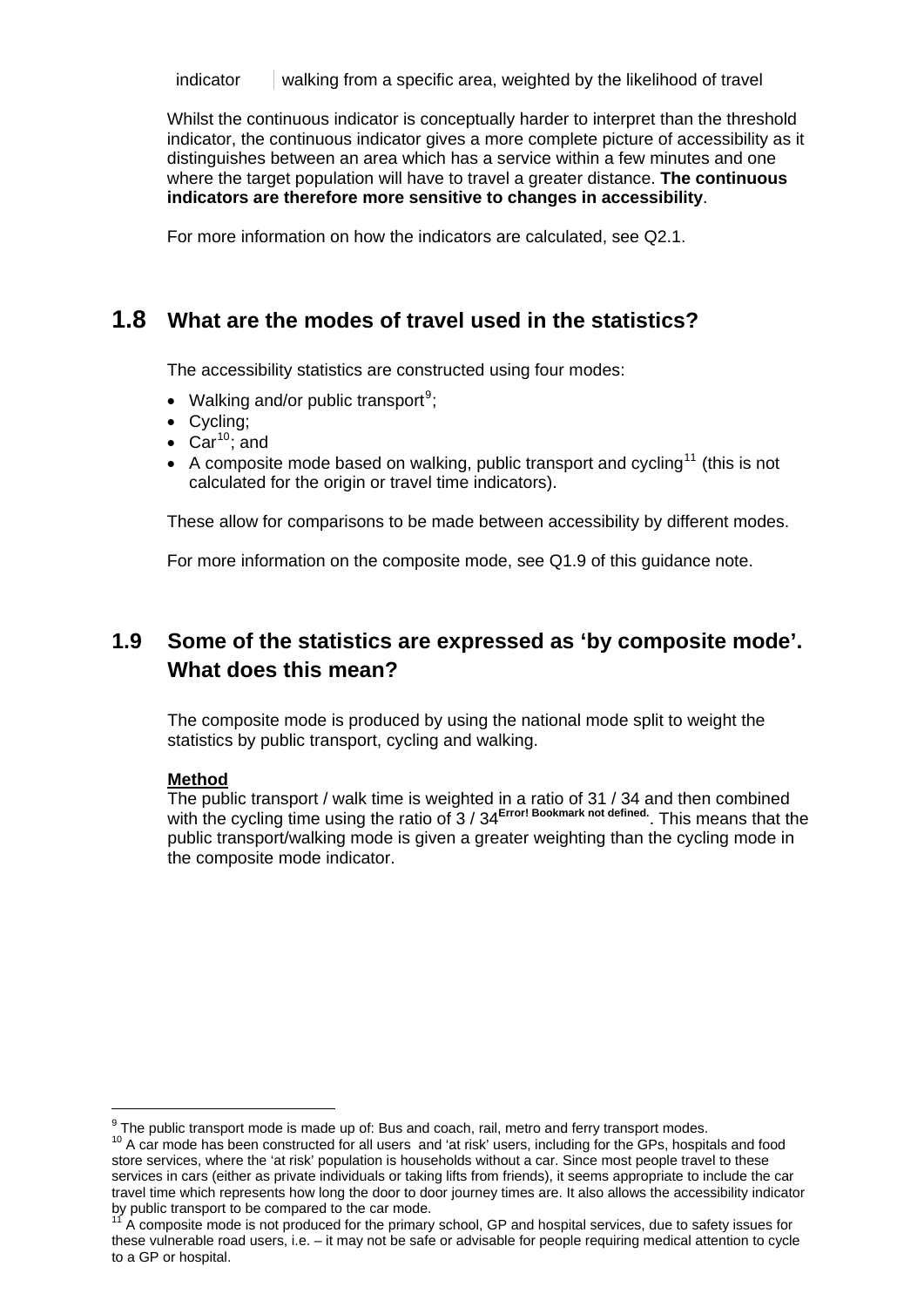### **1.10 What are the lower and upper threshold times and how are they derived?**

The lower and upper thresholds for the eight services are shown in the table below.

|                          | <b>Lower threshold</b> | <b>Upper threshold</b> |
|--------------------------|------------------------|------------------------|
| <b>Service</b>           | (mins)                 | (mins)                 |
| Employment               | 20                     | 40                     |
| <b>Primary School</b>    | 15                     | 30                     |
| Secondary School         | 20                     | 40                     |
| <b>Further Education</b> | 30                     | 60                     |
| GP                       | 15                     | 30                     |
| Hospital                 | 30                     | 60                     |
| Food store               | 15                     | 30                     |
| Town centre              | 15                     | 30                     |

The lower threshold, for example 15 minutes for primary schools, is based on the median travel time for the specific trip purpose, produced from analysis of the National Travel Survey data. The upper threshold, for example 30 minutes for primary schools, is based on approximately 80-90% of all trips for that specific trip purpose, produced from analysis of the National Travel Survey data.

The lower threshold represents a national median of actual journeys, whilst the upper threshold represents the higher end of actual journey times.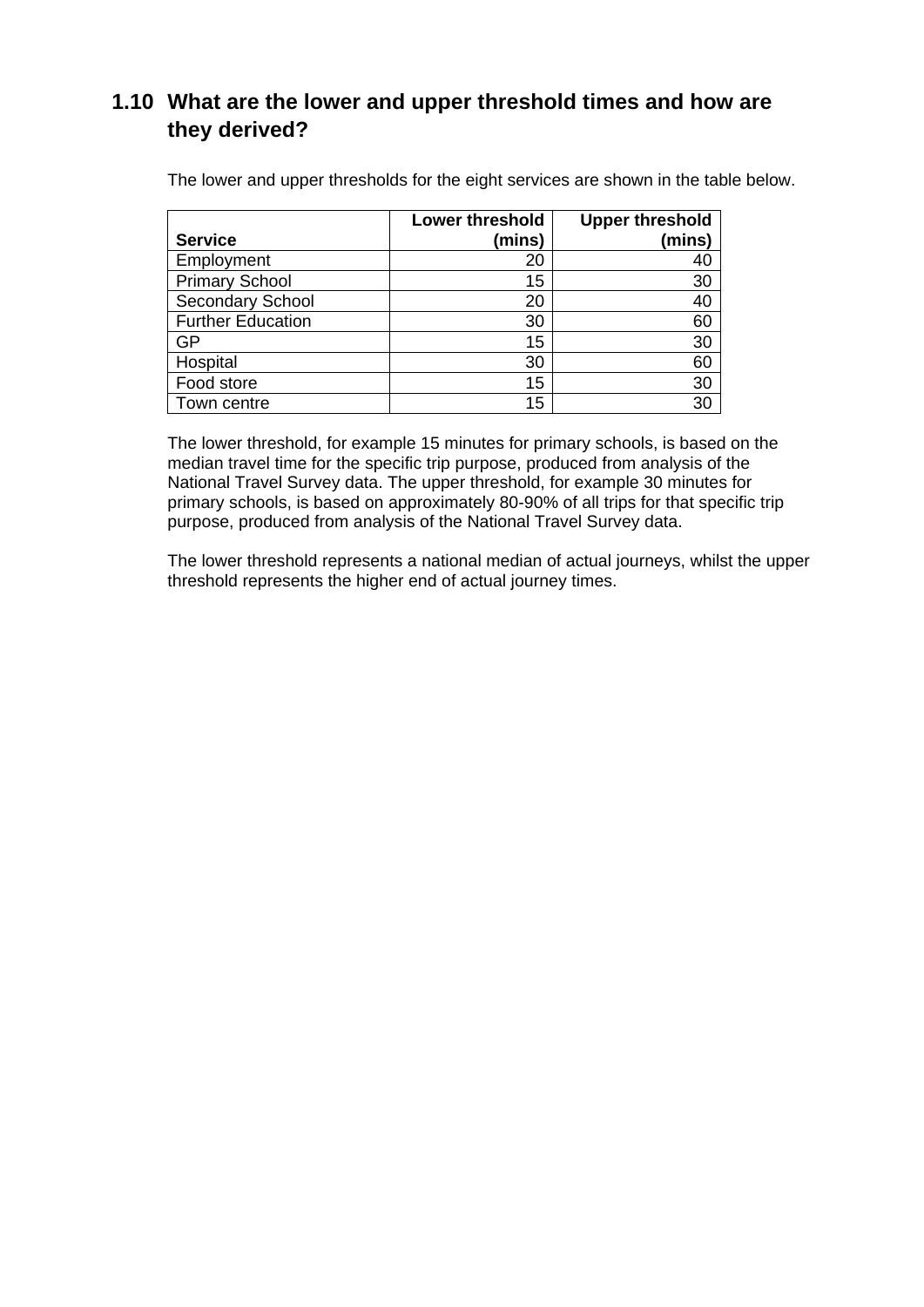## **2. Data and methodology**

### <span id="page-6-0"></span>**2.1 How are the statistics calculated?**

Please see the methodology note which outlines how the statistics are calculated and is available on the Accessibility Statistics web page.

### <span id="page-6-1"></span>**2.2 What data sources are used to construct the statistics?**

#### **Data sources for Destination Locations**

The table below shows the data sources used for each service, population and 'at risk' population in the 2010 statistics. For information on the data sources used in previous year's statistics, please see Annexes  $B - D$  in the methodology note, available on the Accessibility Statistics web page.

| <b>Service</b> | Data source for the locations                               | Data source for users of the                                      | Data source for 'at risk' users of                                     |
|----------------|-------------------------------------------------------------|-------------------------------------------------------------------|------------------------------------------------------------------------|
|                | of the service                                              | service                                                           | the service                                                            |
| Employment     | Data: No. of jobs available in a                            | Data: Number of 16-74 year olds in                                | Data: Number of people in receipt                                      |
|                | LSOA in 2011.                                               | each output area                                                  | of jobseekers allowance in each                                        |
|                | <b>Source: ONS Business Register</b>                        | Source: 2001 Census + LSOA                                        | lower super output area in                                             |
|                | Employment Survey <sup>12</sup>                             | updates from ONS 2010 mid year                                    | December 2011.                                                         |
|                | <b>Further information:</b>                                 | population estimates                                              | <b>Source: ONS Jobseekers</b>                                          |
|                | http://www.statistics.gov.uk/StatB                          | Further information: Census Key                                   | allowance claimant data                                                |
|                | ase/Product.asp?vlnk=15390                                  | Statistic Table 02:                                               | <b>Further information:</b>                                            |
|                |                                                             | https://www.nomisweb.co.uk/home/                                  | https://www.nomisweb.co.uk                                             |
|                |                                                             | census2001.asp                                                    |                                                                        |
|                |                                                             | ONS Mid year population estimates:                                |                                                                        |
|                |                                                             | http://www.statistics.gov.uk/StatBase                             |                                                                        |
|                |                                                             | /Product.asp?vlnk=14357                                           |                                                                        |
| Food stores    | Data: Location of                                           | Data: Number of households in                                     | Data: Number of households                                             |
|                | grocery/supermarkets or                                     | each output area.                                                 | without a car in each census                                           |
|                | convenience stores in January                               | Source: 2001 Census + LA                                          | output area.                                                           |
|                | 2012.                                                       | updates from DCLG 2011 mid year                                   | Source: 2001 Census + LA                                               |
|                | Source: Retail locations.                                   | household projections.                                            | updates from DCLG 2011 mid year                                        |
|                | <b>Further information:</b>                                 | Further information: Census Key                                   | household projections.                                                 |
|                | http://www.retaillocations.co.uk/                           | Statistic Table 17:                                               | Further information: Census Key                                        |
|                |                                                             | https://www.nomisweb.co.uk/home/                                  | Statistic Table 17:                                                    |
|                |                                                             | census2001.asp                                                    | https://www.nomisweb.co.uk/home                                        |
|                |                                                             | CLG Mid year household                                            | /census2001.asp                                                        |
|                |                                                             | projections:                                                      | CLG Mid year household                                                 |
|                |                                                             | http://www.communities.gov.uk/hous                                | projections:                                                           |
|                |                                                             | ing/housingresearch/housingstatistic                              | http://www.communities.gov.uk/ho                                       |
|                |                                                             | s/housingstatisticsby/householdesti                               | using/housingresearch/housingstat                                      |
|                |                                                             | mates/livetables-households/                                      | istics/housingstatisticsby/househol                                    |
|                |                                                             |                                                                   | destimates/livetables-households/                                      |
| Primary school | Data: Location of all open<br>primary schools on Sept 2011. | Data: Number of 5-10 year olds in<br>schools in each output area. | Data: Number of 5-10 year olds<br>known to be eligible for free school |
|                | Source: DfE Edubase                                         | <b>Source: DfE School census data</b>                             | meals in each output area.                                             |
|                | <b>Further information:</b>                                 | (Jan 2010)                                                        | <b>Source: DfE School census data</b>                                  |
|                | http://prolog.edubase.gov.uk/ho                             | <b>Further information:</b>                                       | (Jan 20010)                                                            |
|                | me.xhtml                                                    | http://www.teachernet.gov.uk/mana                                 | Further information:                                                   |
|                |                                                             | gement/ims/datacollections/                                       | http://www.teachernet.gov.uk/man                                       |
|                |                                                             |                                                                   | agement/ims/datacollections/                                           |

<span id="page-6-2"></span><sup>&</sup>lt;sup>12</sup> The Business Register Employment Survey data is available from the Office for National Statistics (ONS) but does have a charge associated to it (currently £150 per license). To request more information or to purchase these data, contact annual.employment.figures@ons.gov.uk. Please note that prior to 2009, data was sourced from the ONS Annual Business Inquiry, which has now been superseded by the Business Register Employment Survey.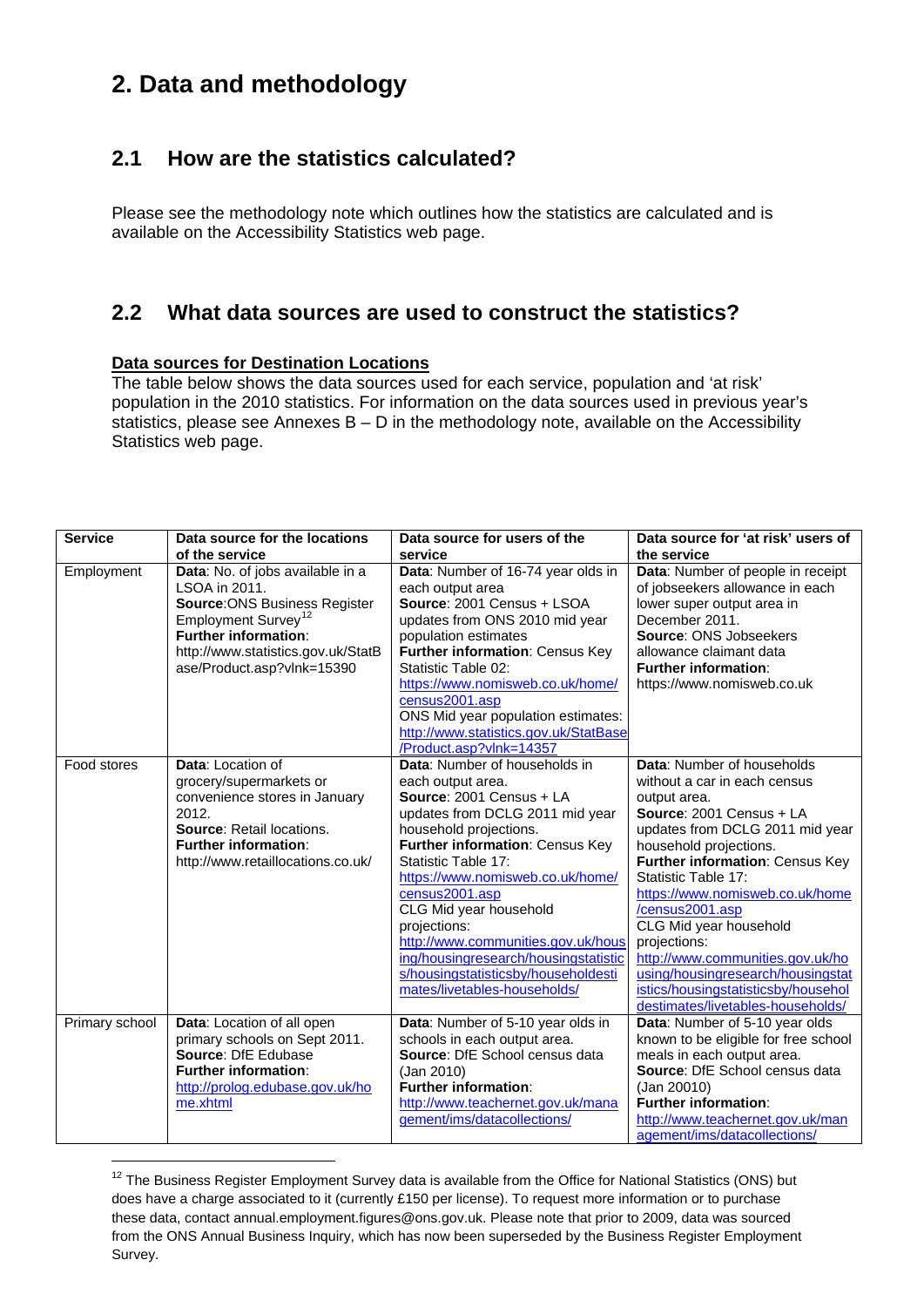| <b>Service</b>     | Data source for the locations<br>of the service                    | Data source for users of the<br>service                                     | Data source for 'at risk' users of<br>the service                        |
|--------------------|--------------------------------------------------------------------|-----------------------------------------------------------------------------|--------------------------------------------------------------------------|
| Secondary          | Data: Location of all open                                         | Data: Number of 11-15 year olds in                                          | Data: Number of 11-15 year olds                                          |
| school             | secondary schools on Sept 2011.                                    | schools in each output area.                                                | known to be eligible for free school                                     |
|                    | Source: DfE Edubase<br><b>Further information:</b>                 | Source: DfE School census data<br>(Oct 20010)                               | meals in each output area.<br>Source: DfE School census data             |
|                    | http://prolog.edubase.gov.uk/ho                                    | <b>Further information:</b>                                                 | (Oct 2010)                                                               |
|                    | me.xhtml                                                           | http://www.teachernet.gov.uk/mana                                           | <b>Further information:</b>                                              |
|                    |                                                                    | gement/ims/datacollections/                                                 | http://www.teachernet.gov.uk/man<br>agement/ims/datacollections/         |
| Further            | Data: Location of all open further                                 | Data: Number of 16-19 year olds in                                          |                                                                          |
| education          | education and sixth form                                           | each output area.                                                           |                                                                          |
|                    | colleges/school sixth form on<br>Sept 2011.                        | Source: 2001 Census + LA<br>updates from ONS 2010 mid year                  |                                                                          |
|                    | Source: DfE Edubase                                                | population estimates                                                        |                                                                          |
|                    | Further information:                                               | Further information: Census Key                                             |                                                                          |
|                    | http://prolog.edubase.gov.uk/ho<br>me.xhtml                        | Statistic Table 02:<br>https://www.nomisweb.co.uk/home/                     |                                                                          |
|                    |                                                                    | census2001.asp                                                              |                                                                          |
|                    |                                                                    | ONS Mid year population estimates:                                          |                                                                          |
|                    |                                                                    | http://www.statistics.gov.uk/StatBase<br>/Product.asp?vlnk=14357            |                                                                          |
| GP                 | Data: Locations of GP surgeries.                                   | Data: Number of households in                                               | Data: Number of households                                               |
|                    | <b>Source: Point X GP Surgeries</b><br>dataset.                    | each output area.<br>Source: 2001 Census + LA                               | without a car in each census<br>output area.                             |
|                    | <b>Further information:</b>                                        | updates from DCLG 2011 mid year                                             | Source: 2001 Census + LA                                                 |
|                    | http://www.pointx.co.uk/                                           | household projections.                                                      | updates from DCLG 2011 mid year                                          |
|                    |                                                                    | Further information: Census Key<br>Statistic Table 17:                      | household projections.<br>Further information: Census Key                |
|                    |                                                                    | https://www.nomisweb.co.uk/home/                                            | Statistic Table 17:                                                      |
|                    |                                                                    | census2001.asp                                                              | https://www.nomisweb.co.uk/home                                          |
|                    |                                                                    | CLG Mid year household<br>projections:                                      | /census2001.asp<br>CLG Mid year household                                |
|                    |                                                                    | http://www.communities.gov.uk/hous                                          | projections -                                                            |
|                    |                                                                    | ing/housingresearch/housingstatistic                                        | http://www.communities.gov.uk/ho                                         |
|                    |                                                                    | s/housingstatisticsby/householdesti<br>mates/livetables-households/         | using/housingresearch/housingstat<br>istics/housingstatisticsby/househol |
|                    |                                                                    |                                                                             | destimates/livetables-households/                                        |
| Hospital           | Data: Location of hospitals (with<br>an A&E department, or with an | Data: Number of households in<br>each output area.                          | Data: Number of households                                               |
|                    | outpatient department and 300 or                                   | Source: 2001 Census + LA                                                    | without a car in each census<br>output area.                             |
|                    | more beds).                                                        | updates from DCLG 2011 mid year                                             | Source: 2001 Census + LA                                                 |
|                    | Source: Point X Hospital dataset<br>Further information:           | household projections.                                                      | updates from DCLG 2011 mid year                                          |
|                    | http://www.pointx.co.uk/                                           | Further information: Census Key<br>Statistic Table 17:                      | household projections.<br>Further information: Census Key                |
|                    |                                                                    | https://www.nomisweb.co.uk/home/                                            | Statistic Table 17:                                                      |
|                    |                                                                    | census2001.asp<br>CLG Mid year household                                    | https://www.nomisweb.co.uk/home<br>/census2001.asp                       |
|                    |                                                                    | projections:                                                                | CLG Mid year household                                                   |
|                    |                                                                    | http://www.communities.gov.uk/hous                                          | projections -                                                            |
|                    |                                                                    | ing/housingresearch/housingstatistic<br>s/housingstatisticsby/householdesti | http://www.communities.gov.uk/ho<br>using/housingresearch/housingstat    |
|                    |                                                                    | mates/livetables-households/                                                | istics/housingstatisticsby/househol                                      |
| <b>Town Centre</b> | Data: Location of town centres in                                  | Data: Number of households in                                               | destimates/livetables-households/<br>Data: Number of households          |
|                    | 2004                                                               | each output area.                                                           | without a car in each census                                             |
|                    | Source: DCLG Town Centre and                                       | Source: 2001 Census + LA                                                    | output area.                                                             |
|                    | Retail planning statistics for<br>England and Wales.               | updates from DCLG 2011 mid year<br>household projections.                   | Source: 2001 Census + LA<br>updates from DCLG 2011 mid year              |
|                    | Further information:                                               | Further information: Census Key                                             | household projections.                                                   |
|                    | http://www.planningstatistics.org.                                 | Statistic Table 17:                                                         | Further information: Census Key                                          |
|                    | uk/                                                                | https://www.nomisweb.co.uk/home/<br>census2001.asp                          | Statistic Table 17:<br>https://www.nomisweb.co.uk/home                   |
|                    |                                                                    | CLG Mid year household                                                      | /census2001.asp                                                          |
|                    |                                                                    | projections:<br>http://www.communities.gov.uk/hous                          | CLG Mid year household<br>projections -                                  |
|                    |                                                                    | ing/housingresearch/housingstatistic                                        | http://www.communities.gov.uk/ho                                         |
|                    |                                                                    | s/housingstatisticsby/householdesti                                         | using/housingresearch/housingstat                                        |
|                    |                                                                    | mates/livetables-households/                                                | istics/housingstatisticsby/househol<br>destimates/livetables-households/ |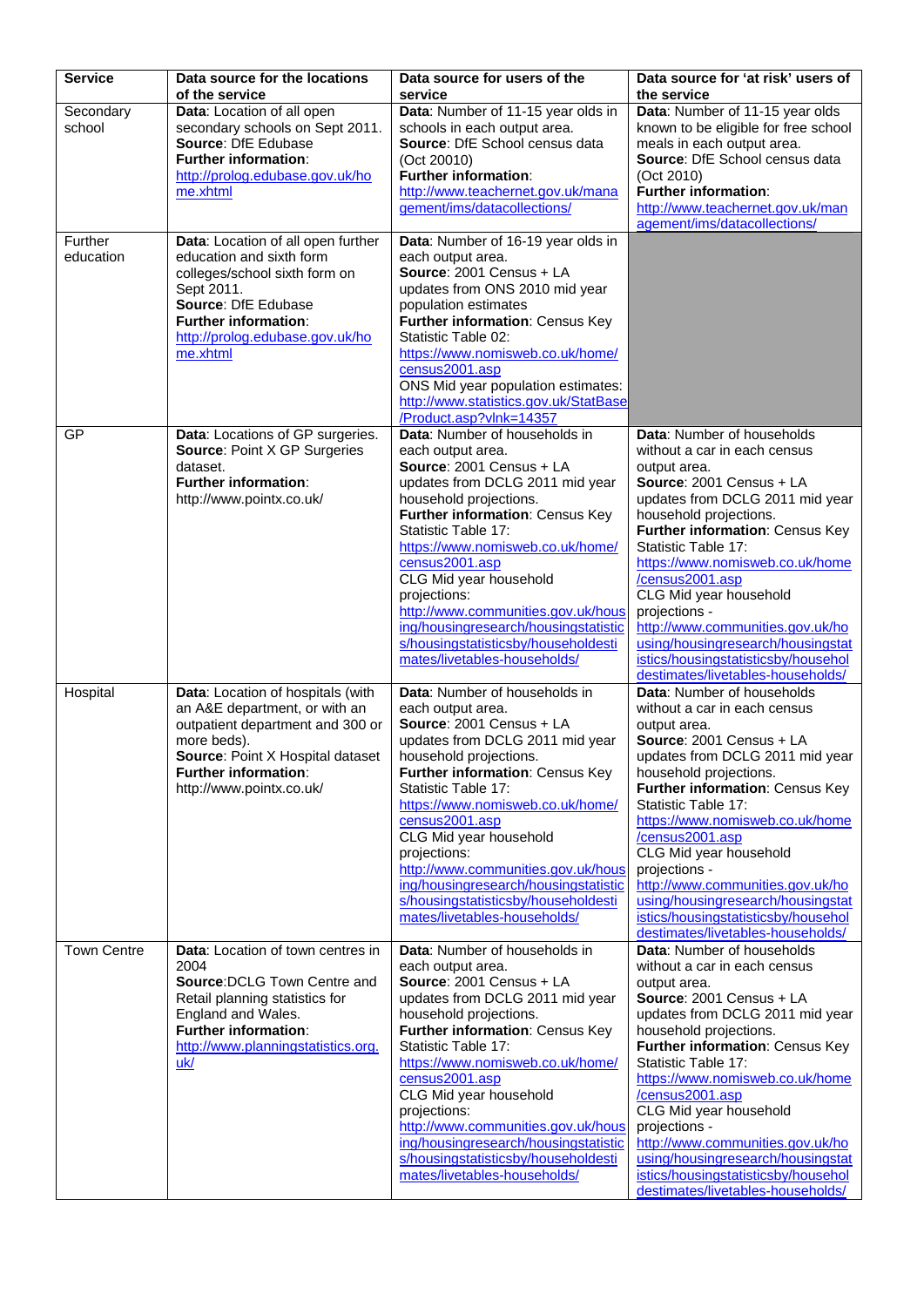#### **Data sources for Origin Locations**

The table below shows the data source used for the origin points used for all travel time calculations.

| <b>Service</b> | Data source for the origin points                                   |  |
|----------------|---------------------------------------------------------------------|--|
| All            | <b>Data:</b> Population centroid of each Output Area in 2001        |  |
|                | <b>Source: ONS 2001 Census Boundaries</b>                           |  |
|                | <b>Further information:</b>                                         |  |
|                | http://www.statistics.gov.uk/census2001/product_boun_oa_mid_mif.asp |  |

#### **Data sources for Transport modes**

The table below shows the data sources used for the different modes.

<span id="page-8-3"></span>

| <b>Mode</b> | Data source                                                                 | <b>Further information</b>             |
|-------------|-----------------------------------------------------------------------------|----------------------------------------|
| Public      | National Public Transport Data Repository (NPTDR) <sup>13</sup> database of | http://www.nptdr.org.uk/               |
| Transport   | transport services.                                                         |                                        |
| Walk        | Roads and footpaths walking network from Integrated Transport               | http://www.ordnancesurvey.co.uk/oswe   |
|             | Network (ITN) <sup>1</sup>                                                  | bsite/products/osmastermap/layers/itn/ |
| Cycle       | Road network from Integrated Transport Network (ITN) - this                 | http://www.ordnancesurvey.co.uk/oswe   |
|             | includes cycle paths and bridleways.                                        | bsite/products/osmastermap/layers/itn/ |
| Car         | Road network from Integrated Transport Network (ITN)                        | http://www.ordnancesurvey.co.uk/oswe   |
|             |                                                                             | bsite/products/osmastermap/layers/itn/ |

### <span id="page-8-0"></span>**2.3 What are the main factors effecting Accessibility Statistics?**

Any change in travel time between years in these statistics can be caused by one, or a combination, of three things:

- A change in the actual number or location of destinations in England
- A change in the number of destinations included in the datasets used, irrespective of any changes on the ground
- A change in the public transport timetables or frequencies, or a change in the road factors (including road layout, cycle lanes or congestion)

It is likely that the first two factors (changes in the number / location of destinations or about the destinations) will have the greatest affect on the statistics. Marginal changes to the public transport timetables are only likely to have a small affect on travel time, but the removal or addition of a service location can have significant affects on local travel times.

The town centres dataset is the only service dataset that has undergone no changes at all during the period the statistics have been published. Therefore measures of travel time to and from town centres tend to give the clearest indication of how the travel factors (time tables, roads, etc) have changed.

<span id="page-8-1"></span><sup>&</sup>lt;sup>13</sup> The National Public Transport Data Repository holds annual snapshots of public transport route and timetable data, including static data such as bus stop locations. For more information, see [www.data.gov.uk/dataset/nptdr](http://www.data.gov.uk/dataset/nptdr) or [www.nptdr.org.uk.](http://www.nptdr.org.uk/) .<br><sup>14</sup> [The Integrated Tra](http://www.nptdr.org.uk/)nsport Network (ITN) is an <u>Ordnance Survey</u> dataset containing details of the transport

<span id="page-8-2"></span>network for Great Britain. This covers details about each link of the network such as the road class, nature of road (e.g. single carriageway, dual carriageway) and the road routing information (e.g. one way streets).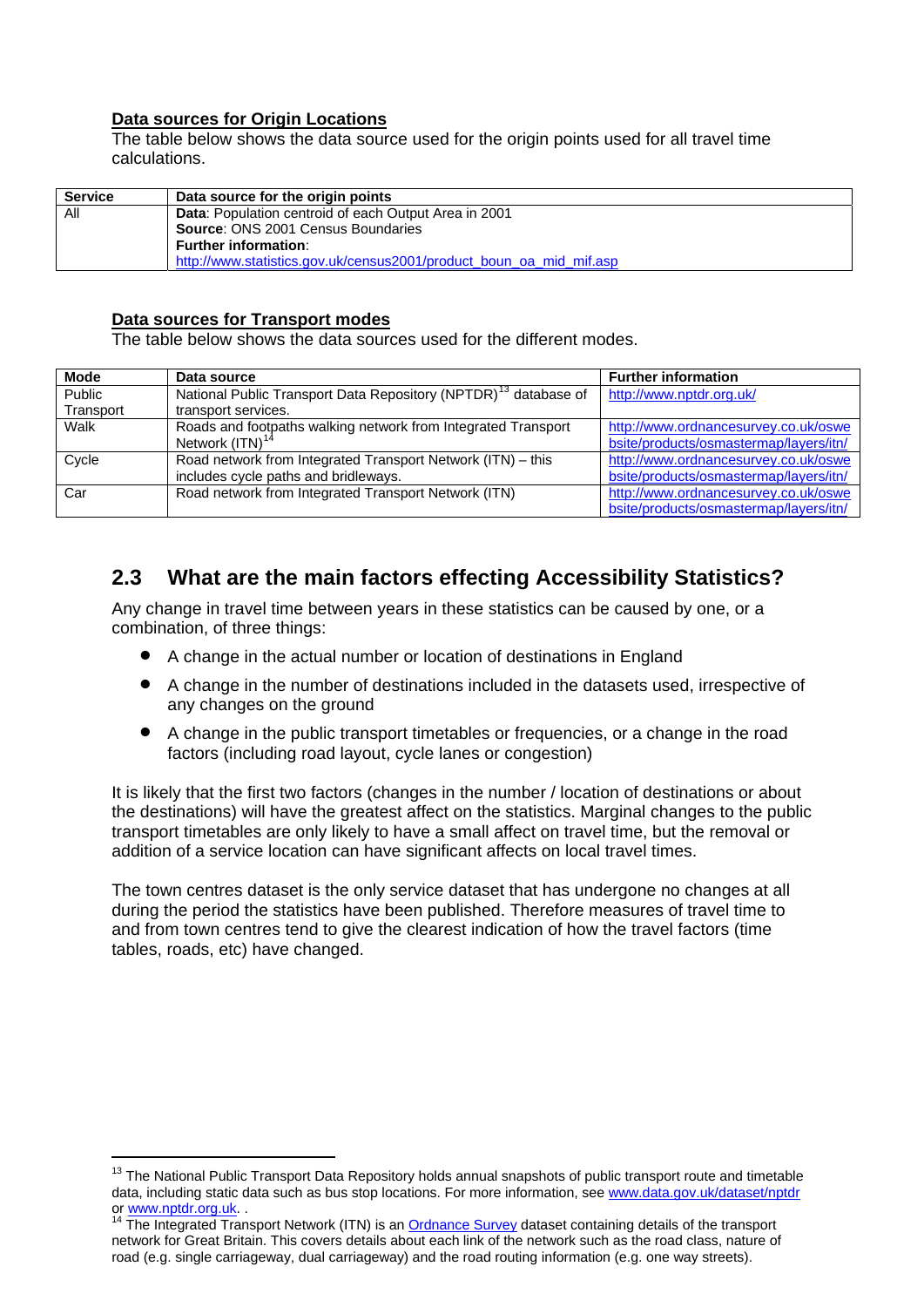## **3. Using the statistics**

### <span id="page-9-0"></span>**3.1 How can I find the accessibility statistics for my local authority?**

As a result of feedback from users, the accessibility statistics are published at both lower and upper tier local authority level. A series of tables are available on the accessibility statistics web page in the Regional and Local section providing data since 2007.

The raw indicator data for each local authority are available in the spreadsheets ACS0401-ACS0408. These data can be used for GIS mapping, or other local accessibility analysis.

All published data are also available on the website in csv format.

### <span id="page-9-1"></span>**3.2 How can I find the accessibility statistics for a set of lower layer super output areas (LSOA)[15](#page-9-4)?**

There are eight separate tables (Tables ACS0501 – ACS0508), one for each service, with the destination, travel time and origin accessibility indicators available at LSOA level. These present the data at a level equivalent to neighbourhoods.

These are available (in excel and csv format) via the webpage at [http://www.dft.gov.uk/data/.](http://www.dft.gov.uk/data/)

### <span id="page-9-2"></span>**3.3 How can I find which destinations have been included in the accessibility statistics?**

The raw destination location data are available at [data.gov.uk/dataset/accessibility](http://data.gov.uk/dataset/accessibility-destination-datasets)[destination-datasets](http://data.gov.uk/dataset/accessibility-destination-datasets). These can be used to check which destinations have been included, for GIS mapping, or other local accessibility analysis.

This file excludes employment centre locations since these data are of a confidential nature at LSOA level and grocery shop locations as these data come from a commercial dataset.

If there are any corrections required to any of this data, please see question 3.4.

## <span id="page-9-3"></span>**3.4 Not all of the services (e.g. GP surgeries) in my local authority are listed in the destination data files. Why is this?**

The destination data are the most robust data available at time of publishing. The destination locations have been published in order to encourage users to feedback comments and add any details about the existing service facilities (for example – the

<span id="page-9-4"></span> <sup>15</sup> See Q1.2 for explanation of LSOAs.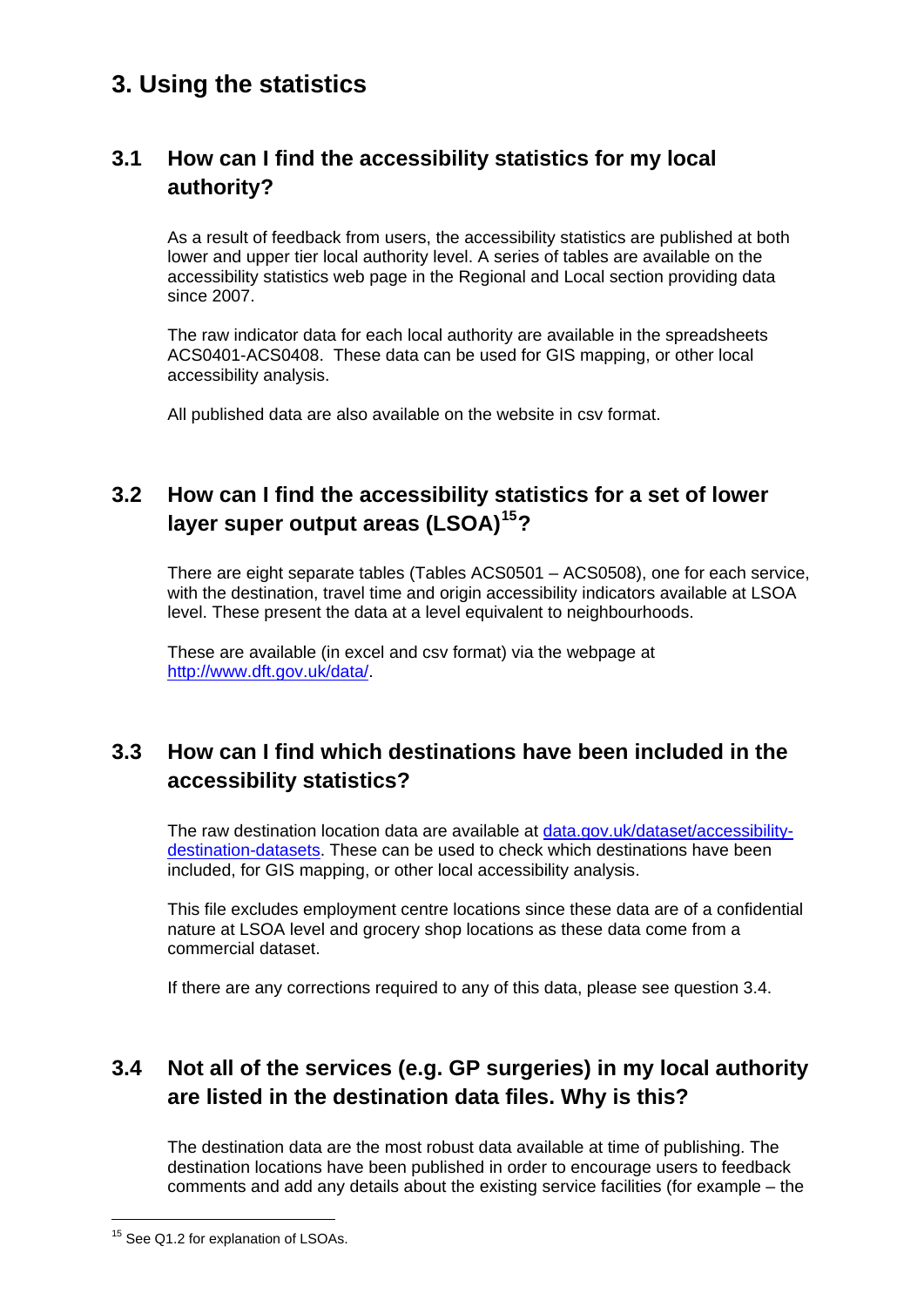number of beds available at hospitals) or provide data for missing service destinations, in order to improve the quality and coverage of data that the statistics are based on.

Please email any comments or changes/insertions/deletions to [subnational.stats@dft.gsi.gov.uk.](mailto:subnational.stats@dft.gsi.gov.uk) Furthermore, if the change is for primary or secondary schools or further education colleges/ school sixth form, then please contact the Edubase helpdesk [\(helpdesk@edubase.gov.uk](mailto:helpdesk@edubase.gov.uk) or 0870 120 2527) or update on the Edubase system directly. This will help to keep the Edubase system records correct and up to date.

### <span id="page-10-0"></span>**3.5 Not all my public transport services have been included in the statistics. Why is this?**

Only registered public transport services within the regional Traveline datasets are included in the accessibility statistics calculations. This means Demand Responsive Transport (DRT), other flexibly routed services, and school transport services are usually not included. Therefore, especially in rural areas, the accessibility statistics are likely to be an underestimate of actual accessibility.

The (known) exception is in Lincolnshire and some parts of Cambridgeshire where Demand Responsive Transport services are registered, and these are therefore included in the National Public Transport Data Repository (NPTDR) and hence the accessibility statistics.

Where DRT services have been registered and are part of the NPTDR, most are coded in a way that is fit for purpose for journey planning. However they are often not in an appropriate format for the Department's accessibility statistics. For example, a service which enables users from three villages to access the main town centre is shown in the NPTDR that the service can travel from village A to village B and then from village B to village C in seconds, giving an unrealistic high speed. In reality the service would travel from one of village A or B or C to the main town centre depending on the demand for the service on each particular day. An adjustment was therefore applied to routes where there was a speed of greater than 80km/hr by applying a default speed of 15 km/hr to the stop-to-stop crow flies distances. This affected approximately 100 routes, mainly in Lincolnshire.

### <span id="page-10-1"></span>**3.6 What should I take into consideration when using the statistics?**

The Statistical Release, available on the accessibility statistics web page, includes a section on the strengths and weaknesses. In addition, please see the information provided in response to the following questions.

#### <span id="page-10-2"></span>**3.6.1 Are the 2011 statistics comparable with previous years?**

In 2011, DfT published revised versions of the 2007, 2008, 2009 and 2010 accessibility statistics which enables year-on-year comparisons for local authorities. The 2011 statistics published in 2012 have been produced with the same methodology so are comparable with the earlier years.

However, it is important to note that there have been improvements in data quality and coverage during these years, for example in the public transport data, and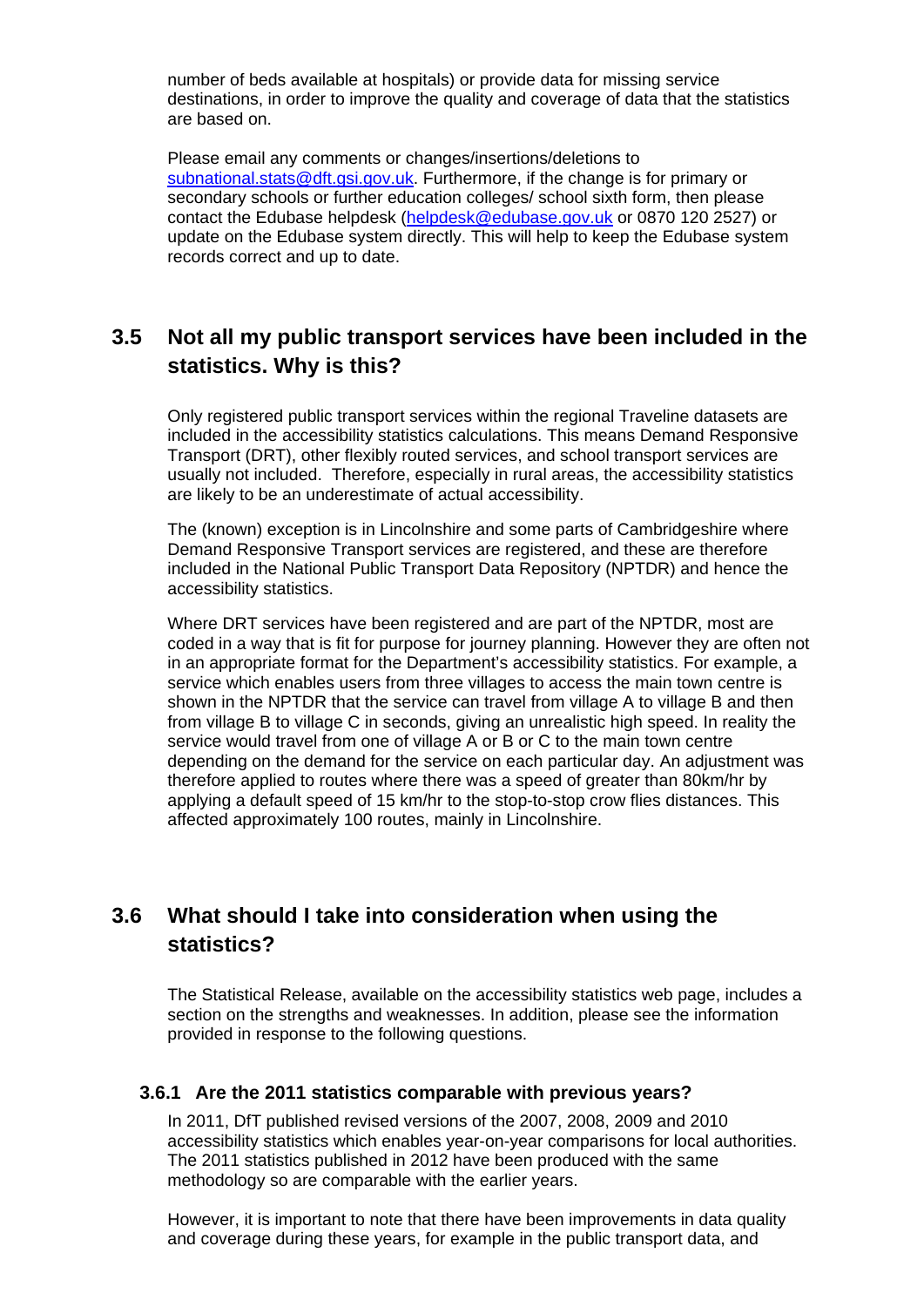therefore improvements in reported accessibility may not be attributable entirely to interventions made at a local level. The differences are:

- Car speed In previous years default car speeds have been used for the car statistics. Since the 2010 statistics, Trafficmaster<sup>[16](#page-11-0)</sup> data, which takes into account actual speeds and delay, has been used to give a more reliable speed for each road link. This is likely to improve the accuracy of the indicators. These statistics are referred to as the 'car (new method)' mode.
- Change in data source for the location of GPs, Hospitals, Food stores and Employment centres – The data sources for the locations of these key services have changed from previous years, moving to more comprehensive data extracts.

In 2010, the data source for the employment centre location, the Annual Business Inquiry (ABI), was replaced by a new survey called the Business Register and Employment Survey (BRES). This change of survey resulted in a 1% change overall in the 2008 data from the ABI and the 2008 data from the BRES (used in the 2009 statistics). However, there were much larger changes for individual LSOAs. The main reason for this is that the BRES collects information at the local unit level and calculates national and regional estimates directly from this level, as opposed to the ABI which collected employees data at the business (Reporting Unit) level to produce annual employment estimates, and then the local employment estimates were obtained by using an apportionment method, apportioning the Reporting Unit national estimates to local units. The BRES therefore provides a more accurate representation of employee jobs $17$ .

As a result of an internal data review of the location data sources, the source of data for GPs and hospitals changed from NHS Choices to Point X, and the source of data locations for food stores changed from Pitney Bowes Mapinfo to Retail Locations. Checks were made between the old and new datasets. Whilst there have been changes in the location of a GP surgery or hospital, the majority are less than 100m which results in approximately 1.25 minutes walking time<sup>[18](#page-11-2)</sup>. It was concluded that the new datasets provide a better data coverage and quality.

There have been no changes in the data sources used in 2011 from 2010. However, it should be noted that the data sources themselves might have improved in quality between the years which could result in some changes to travel times. See question 2.3 for further details.

 Demand Responsive Transport services - Where DRT services have been registered and are part of the NPTDR, most are coded in a way that is fit for purpose for journey planning. However they are often not in an appropriate format for the Department's accessibility statistics. In the 2010 and 2011 statistics, an adjustment was therefore applied to routes where there was a speed of greater than 80km/hr by applying a default speed of 15km/hr to the stop-to-stop 'crow flies' distances. This has affected local authority and lower geographies statistics (approximately 100 routes, mainly in Lincolnshire). See Q3.5 for further information.

There have, however, been more substantial methodology changes<sup>[19](#page-11-3)</sup> between the 2005 statistics and the 2007, 2008, 2009 and 2010 statistics. Therefore,

<span id="page-11-3"></span><span id="page-11-2"></span><span id="page-11-1"></span> $^{17}$  [http://www.statistics.gov.uk/downloads/theme\\_labour/bres/discontinuity-article.doc](http://www.statistics.gov.uk/downloads/theme_labour/bres/discontinuity-article.doc)<br><sup>18</sup> Based on the assumption that 10 minutes travel time is equivalent to 800 metres in walk time.<br><sup>19</sup> For further information on and the most recent year's indicators (revised 2007, 2008 and 2009), see question 3.7 of the 2008 guidance document, available in the National Archives from the Accessibility Statistics web page.

<span id="page-11-0"></span><sup>&</sup>lt;sup>16</sup> Trafficmaster data is generated from the movements of GPS-equipped 'probe' vehicles which are mapped to a representation of the road network in order to estimate average vehicle journey times across England.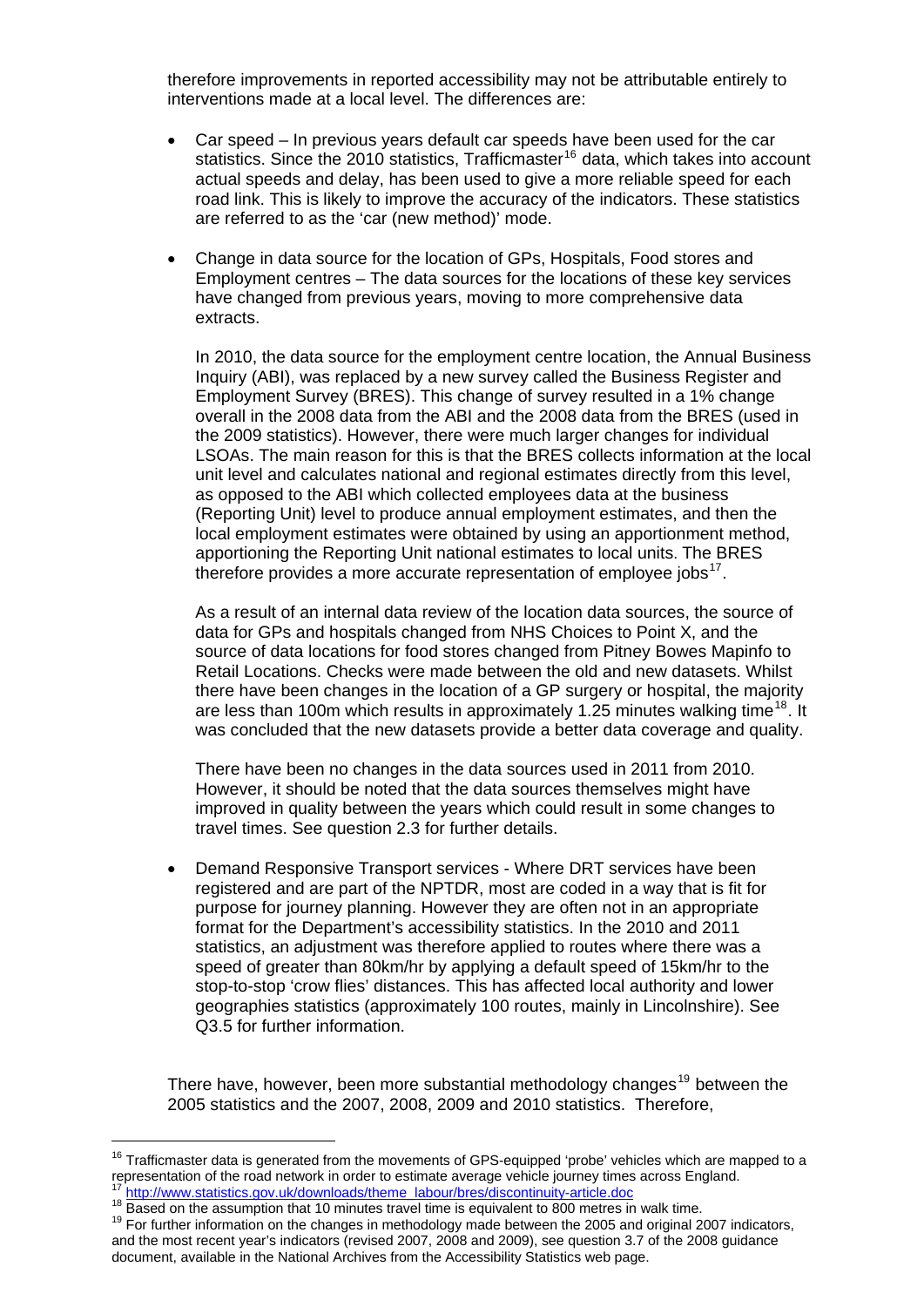comparisons between 2005 and more recent years should be undertaken with caution.

#### <span id="page-12-0"></span>**3.6.2 Why are frequency figures published only for the public transport mode?**

Frequency figures are not published for cycling and car modes since the assumption is that those journeys can be made throughout the day. Journeys using public transport mode, on the other hand, can only be made according to the timetable for that service. A frequency percentage is therefore published in the LA and LSOA tables (ACS0401 – ACS0408 and ACS0501 – ACS0508) to show how likely that journey can be made throughout the day.

Further analysis could be done to journeys according to their frequency and average travel time. This would overcome cases where, for example, only two bus services are available in the day but they are express services – giving a low average travel time but a low frequency percentage, and the other case where there are two express bus services and two stopping bus services, giving a higher average travel time but also a higher frequency. Looking only at average travel times, the first case may seem more desirable, but if you take into account frequency of the service, then it becomes less so.

### <span id="page-12-1"></span>**3.7 Will DfT continue to publish the old accessibility National Indicator data?**

In 2010, there was a change in the local performance framework across Whitehall, which brought an end to Local Area Agreements and the National Indicator Set. This has meant that there is no longer a need for local authorities to provide a return for the NI 175 (local accessibility) and DfT to publish NI 176 data (Access to employment).

<span id="page-12-2"></span>However, since the NI 176 data were taken directly from the accessibility statistics, this information will continue to be published as part of the publication outputs<sup>[20](#page-12-3)</sup>. Data at local authority level can be found in table ACS0401, variables EMPLO062 (raw numbers) and EMPLO087 (percentage). Data at LSOA level can be found in table ACS0501, variables EMPLO063 (raw numbers) and EMPLO093 (percenta ge). Please note however that a minimum cycle travel time of 5 minutes was introduced in the 2009 indicators but not in the NI176 calculation (which uses both public transport/walking and cycling modes to produce a composite mode). Comparisons with previous NI176 data published will therefore not be based on a consistent basis.

<span id="page-12-3"></span><sup>&</sup>lt;sup>20</sup> NI 176 was taken from the proportion of the target population with reasonable access to employment centres by composite mode.